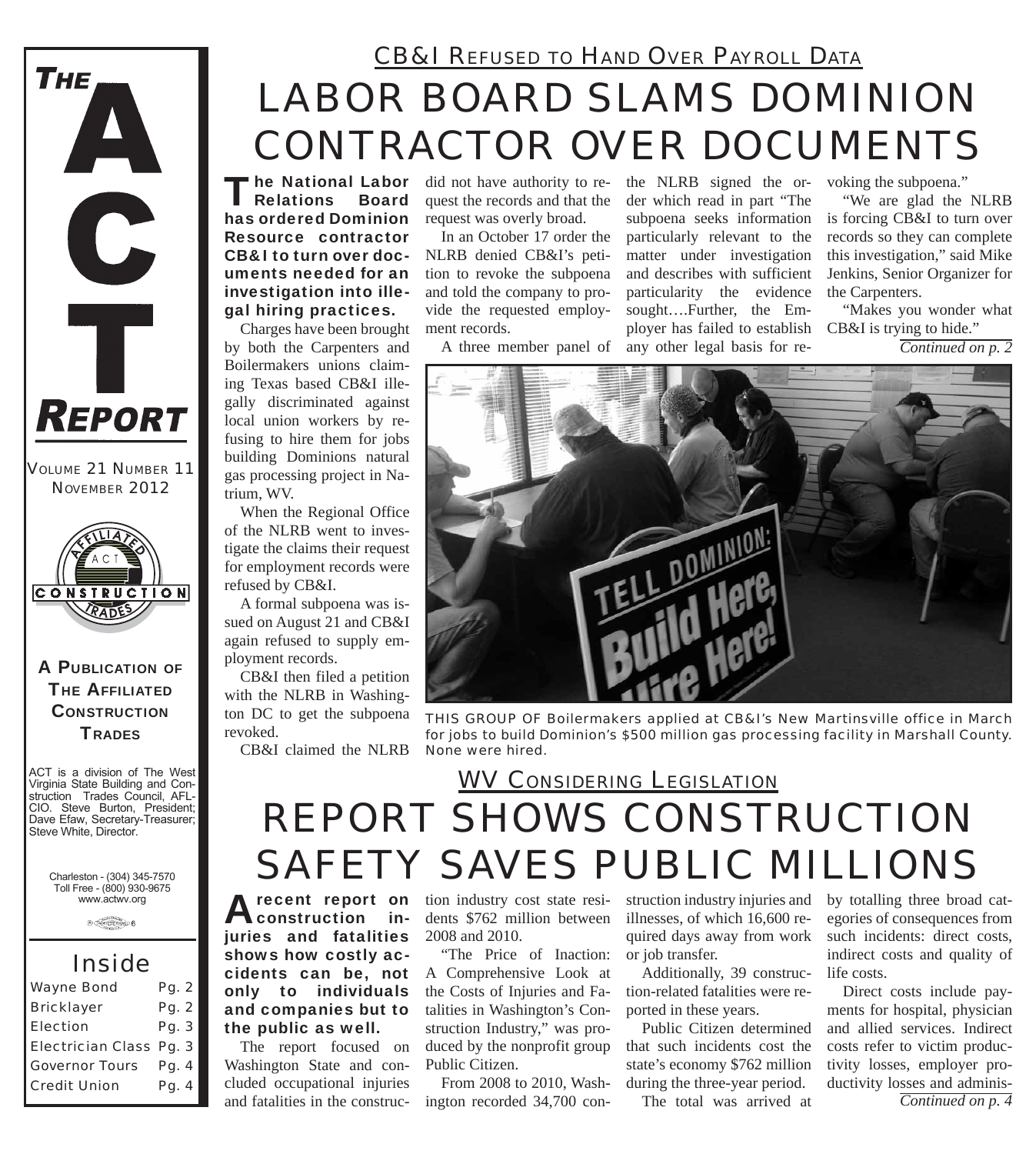## *WAYNE COUNTY BOND VOTE SET \$53 MILLION IN SCHOOL CONSTRUCTION*

**Vayne County vot-**I ers will go to the polls on Saturday, December 15 for a special election on a proposed school construction bond.

If voters approve the \$33 million bond the State School Building Authority has pledged an additional \$20 million for a total of \$53 mil-

The funds will be used to build two new schools estimated at \$20 million each; one is a new pre-K through eighth-grade school in Crum to replace the elementary and

The other is a pre-K through fifth-grade school in

The bond also includes new three \$1 million artificial turf football fields at each high school and \$3.6 million auxiliary gyms and stages for Wayne and Tolsia high

The bond was first discussed last fall after sinkholes were discovered on the property of Kenova Elementary and the school had to move into portable classrooms on

ballfields at the former Ceredo-Kenova High School.

"The Trades support the bond not only because of the jobs it will create but because we know our kids will have a in 15 years.

great place to learn and get an education," said Steve Burton of the Tri-State Building Trades.

The bonds will be paid off



*MEMBERS OF THE Tri-State Building & Construction Trades Council pass out information about the \$33 million Wayne County School bond proposal the goes before voters on Saturday, December 15. The State School Building Authority has pledged an additional \$20 million towards school construction costs only if the bond passes.*

### *DOMINION*

*CONTINUED FROM P. 1*

A group of craft workers including Carpenters and Boilermakers applied for jobs at CB&I's New Martinsville office on March 28.

When no union workers were hired the Carpenters filed a charge on June 19 with the Pittsburgh Region Six office of the National Labor Relations Board claiming their members were discriminated against because of their union affiliation.

The Boilermakers followed suit and filed similar charges about discriminatory hiring practices.

Those charges are still pending before the Region.

"The Board has yet to decide whether or not they will charge the company with an Unfair Labor Practice since they are still doing their investigation," said Jim Dingess, Business Manager of Boilermakers 667.

"But we had plenty of qualified workers who wanted a job and didn't get one."

## *APPRENTICESHIP OPEN FOR BRICKLAYERS*

#### The Bricklayers &<br>
Allied Craftworkers District Council of West Virginia Apprenticeship Program has a year round application process.

Those interested in applying can go to any WorkForce WV Job Service office on the Third Friday of each month.

The Western Maryland One Stop Job Center will also process applications Monday through Friday.

Both agencies are open 8:00am to noon and 1:00pm to 4pm.

The program teaches brick and block laying, as well as all aspects of the trade.

Starting wages range from \$13.00 to \$14.54 plus fringe benefits and increase as the apprentice progresses through the program.

It takes 6,000 hours of onthe job training plus related classroom training to complete the program.

Apprentices begin with an eight week training session at the Councils statewide facility located in Ritchie County.

During the training session apprentices from out-of-the

area are provided local housing.

For the remainder of their apprenticeship they attend monthly meetings closer to their home area.

The program provides opportunities for those who reside in any West Virginia County as well as the Counties of Allegheny, Garrett and Washington, MD.

Applicants must be at least 18 years old and be physically able to perform the work of the trade.

All applicants will take a standard written aptitude test at the WV Job Service or the Western Maryland One Stop Job Center.

In order to be accepted you must provide copies of your birth certificate, high school diploma or G.E.D.

A copy of your driver's license will be required at a later date.

Only copies will be accepted please do not bring originals.

A drug test will be required at a later date.

The recruitment, selection, employment, and training of apprentices shall be without discrimination because of race, color, religion, national origin or sex.

The Bricklayers Joint Apprenticeship and Training Committee will take affirmative action to provide equal opportunities in apprenticeship and training and will operate the apprenticeship program as required under Title 29 of the Code of Federal Regulations, part 30.

For more information contact Apprenticeship Coordinator Brian Greynolds at 304- 363-9250 or bricklayerwv@ gmail.com.

lion.

middle schools.

Kenova.

schools.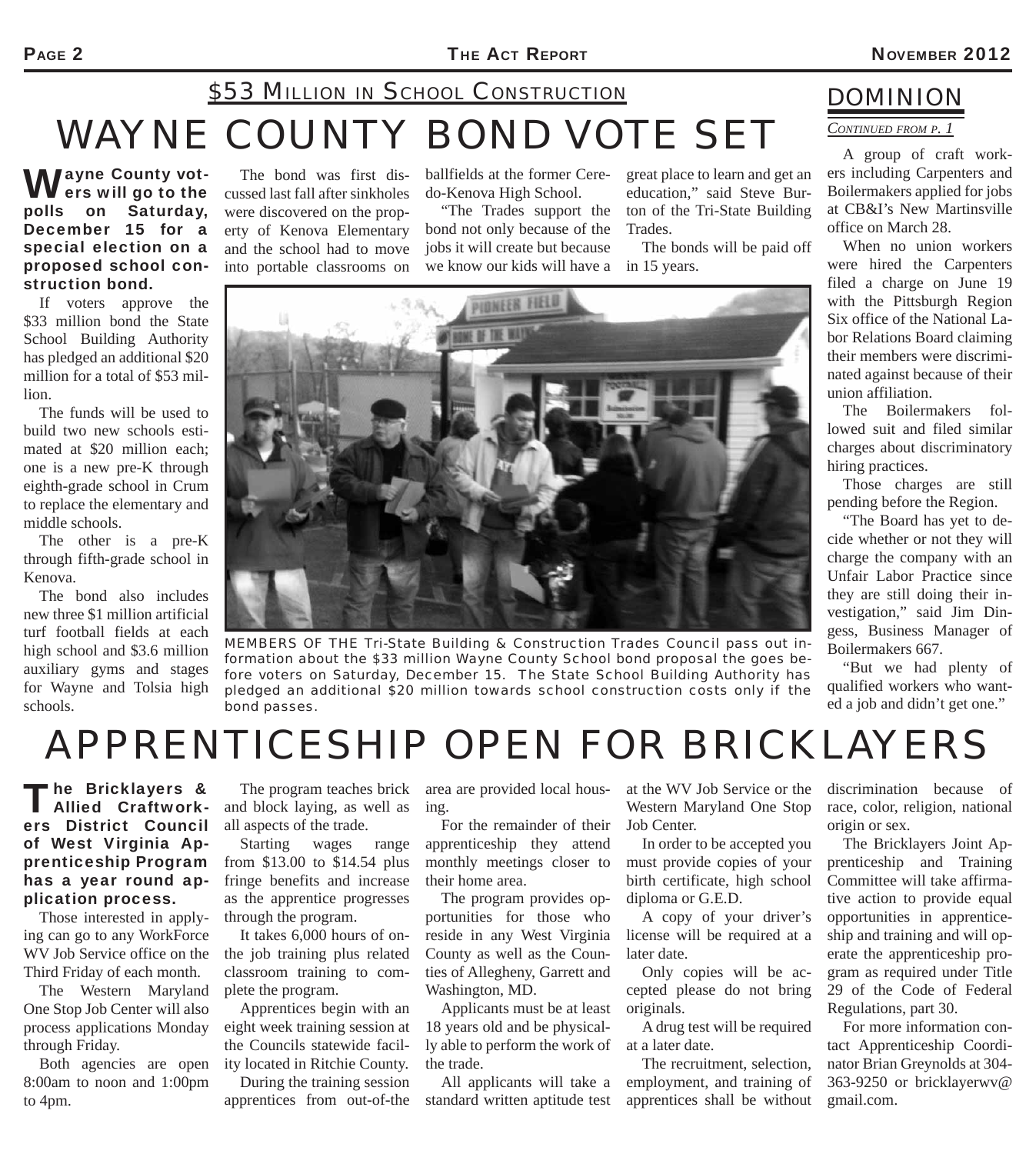# *THREE BUILDING TRADES CANDIDATES WIN RACE FOR HOUSE OF DELEGATES SEATS*

BEW member Phil<br>Diserio (D-Brooke), BEW member Phil *U.S. Senate* Dan Poling (D-Wood) a member of the Painters, and Operating Engineer Dave Walker (D-Clay) all won election to the House. However IBEW member Jimmie Wood Jr. (D-Mason), and Millwright Denzil 'Buddy' Malone (D-Wood) were unable to capture their House seats.

In all, 74 of 102 labor endorsed candidates were successful.

As predicted by many, the election cycle was perhaps the costliest ever with candidates, PACs and undisclosed corporations and individuals spending millions in West Virginia.

For example a longtime friend of working families, Attorney General Darrell McGraw, was defeated by overwhelming spending from his opponent and many wellfunded groups like the Chamber of Commerce who ran attack ads.

McGraw raised around \$220,000 as compared to Partick Morrisey's \$1.4 million (of which \$940,000 he loaned to himself). But the real difference came from looking at independent expenditures. Groups in support of Mc-Graw raised about \$750,000 (including \$20,000 from the State Building Trades and \$40,000 from the WV AFL-CIO). Groups opposed to him spent \$2.2 million including \$1.6 million from the Center *Continued on p. 4*

**Joe Manchin** *U. S. House of Representatives*  **David McKinley** - 1<sup>st</sup> District Nick Joe Rahall  $\checkmark$  -3<sup>rd</sup> District *Governor* **Earl Ray Tomblin** *Supreme Court of Appeals*  **Tish Chafi n Robin Davis** *Attorney General* **Darrell McGraw** *Secretary of State* **Natalie Tennant** *Auditor* **Glen Gainer** *State Treasurer* **John Perdue** *State Senate*  1st **Jack Yost** 2nd **Jeff Kessler** 4th **Mike Bright** 5th **Bob Plymale** 6<sup>th</sup> **Mark Wills**<br>7<sup>th</sup> Art Kirken Art Kirkendoll<sup> $\checkmark$ </sup> 8<sup>th</sup> <del>Joshua Martin</del><br>9<sup>th</sup> Daniel Hall Daniel Hall<sup> $\sqrt$ </sup> 10th **Bill Laird** 12th **Doug Facemire** 13th **Roman Prezioso** 16<sup>th</sup> Herb Snyder√  *House of Delegates* 1st **Ronnie Jones, Randy Swartzmiller** 2nd **Phil Diserio** 3rd **Shawn Fluharty, Erikka Storch** 4th **Michael Ferro, David Sidiropolis** 5th **Dave Pethtel** 8th **Buddy Malone** 9th **Jim Marion** 10th **John Ellem, Dan Poling**

- 12th **Jo Boggess Phillips**
- 13th **Helen Martin, Brady Paxton**
- 
- 14th **Jimmie Wood Jr** 16th **Sean Hornbuckle, Jim Morgan**
- 17th **Doug Reynolds, Dale Stephens**
- 18<sup>th</sup> Billy Chafin H
- 19th **Don Perdue,**
- **Rick Thompson**
- 20th **Justin Marcum**
- 21st **Harry Keith White**
- 22<sup>nd</sup> Jeff Eldridge√,  **Josh Stowers**
- 23rd **Larry Barker**
- 24th **Ted Tomblin**
- 25th **Linda Goode Phillips**
- 26th **Clif Moore**
- 27th **Greg Ball,** 
	- **Ryan Flanigan, Billy Morefield**
- 28th **Al Martine, Jeffry Pritt**
- 29th **Ricky Moye**
- 30th **Bill Wooton**
- 31<sup>st</sup> **Clyde McKnight Jr**
- 32nd **David Perry,**
- **John Pino, Margaret Staggers**
- 33rd **David Walker**
- 34th **Brent Boggs**
- 35th **Bonnie Brown, Bobbie Hatfield, Doug Skaff Jr**
- 36th **Nancy Guthrie, Mark Hunt, Danny Wells**
- 37th **Meshea Poore**
- 38th **Virginia (Ginny) Moles**
- 41st **Adam Young**
- 42nd **Ray Canterbury, Glenn Singer**
- 43rd **Denise Campbell**
- 45th **Bill Hamilton**
- 46th **Peggy Donaldson Smith**
- 47th **Mary Poling**
- 48th **Ron Fragale, Richard Iaquinta, Tim Miley**
- 49th **Michael Manypenny**
- 50th **Mike Caputo, Linda Longstreth, Tim Manchin**
- 51st **Anthony Barill, Barbara Fleischauer, Nancy Jamison, Charlene Marshall, Billy Smerka**
- 52nd **Larry Williams**
- 53rd **Stan Shaver**
- 56th **Jim Maybury**
- 57th **Ruth Rowan**
- 61st **Michael Jason Barrett**
- 63rd **Donn E. Marshall**
- 65th **Tiffany Lawrence**
- 66th **John Reese Maxey**
- 67th **Stephen Skinner**

### *ELECTRICIAN CLASS OF 2012*



*IBEW Local 466 of Charleston held a dinner for 2012 graduating apprentices on October 12 at the Ramada Inn Charleston Downtown. Pictured (from left) are apprentice committee member and 466 President Terry Turley; committee member and Business Manager Joe Samples; and graduating apprentices Bob Hodges, Dustin Vaughn, Adam Tabor, Vincent Davis, Owen Bradley, Jeff Fazio, David Nary, and Instructor Craig Burdette. Not shown are graduates Eric Bailey, James Compton, Justin Huffman, Matt Kendall and Mick George.*